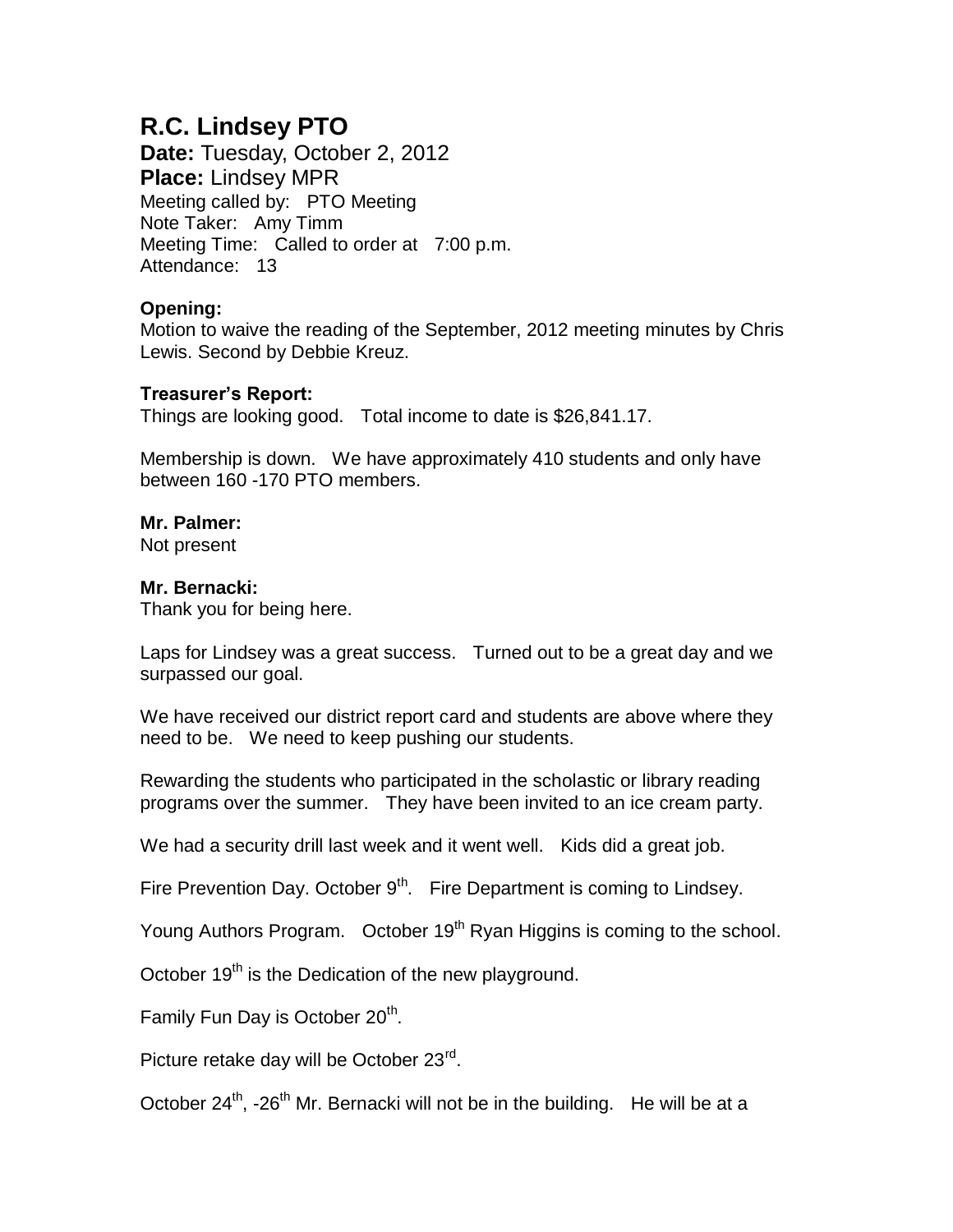training class on how to evaluate the teachers.

Halloween parties are on October  $31<sup>st</sup>$ . The parade stars at 1:45pm, parties begin at 2:15pm.

The 4<sup>th</sup> grade will attend Weather Days at Progressive Field. Kids will enjoy a program about the weather and then an Indians games. It will take place on May 20, 2013.

#### **Chair Reports:**

Laps for Lindsey: Laps for Lindsey was a great success. We brought in \$19,120.00, spent \$4100 on t-shirts, bracelets and prizes. Our profit was \$14,963.

Box Tops: The 1<sup>st</sup> contest ends October  $5<sup>th</sup>$ . We are off to a great start. We have already collected over 8000 box tops.

Book Fair: Dates are set to November  $1 - 8<sup>th</sup>$ . We will still be doing the Coin Wars.

Family Fun Day: We are going to set up a Levy Information Table and a membership table. Please sign up to help at Family Fun Day.

#### **New Business:**

We have been asked about putting an informational sign up at the pick up line. After looking into it we have found that it is to expensive. A 4x6, non-luminated sign with a cover would cost \$4050, without a cover \$3235.

Levy: Sally Gilmore, from the school board and Becky Finnic, head of Levy Committee came to explain the Improvement Levy.

3mill levy for construction is coming off in January. 2.75 mill levy will take care of roofs and maintenance. There is a 5 year plan to complete 4 roofs. Taxes will go down.

In need of volunteers to pass out informational flyers.

Please spread the word on the importance of passing this levy.

Informational night: October  $15<sup>th</sup>$  at Lindsey School from 7-8pm

Meetings: we were asked to change  $\frac{1}{2}$  of the PTO meetings to evening meetings but due to the turn out we will continue to have them in the morning. We will have another night meeting in February.

Ladies Night has been confirmed. It will be held November  $9<sup>th</sup>$  at Spectators in